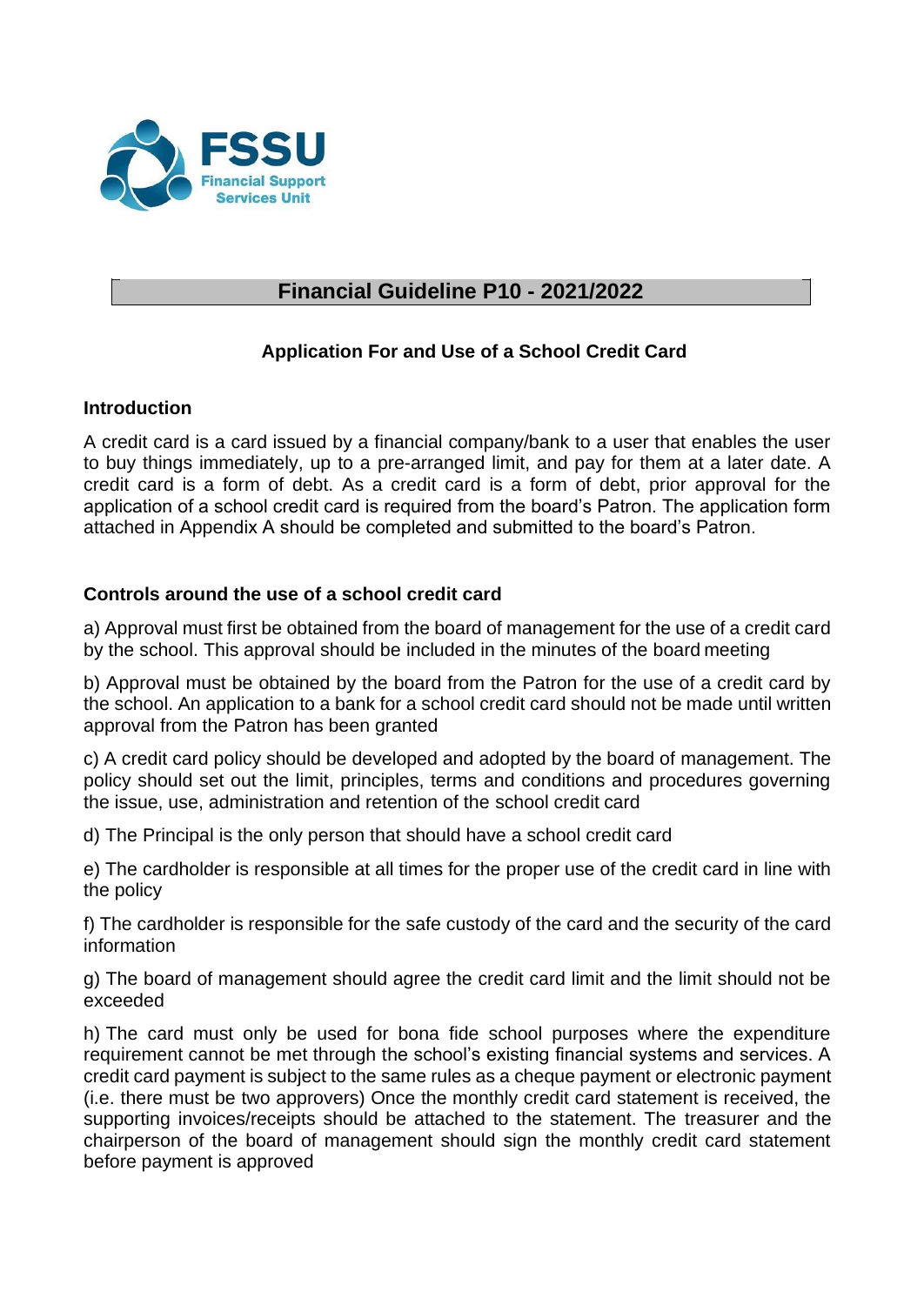i) The credit card statement must be supported with proper receipts for all expenditure, copies of credit card receipts alone are insufficient

- j) A credit card must not be used to withdraw cash or personal use
- k) Debit cards should not be used by schools as a payment method under any circumstances.

### **If you require any further information, please email [primary@fssu.ie o](mailto:primary@fssu.ie)r phone (01) 910 4020**

### **Financial Support Services Unit**

November 2021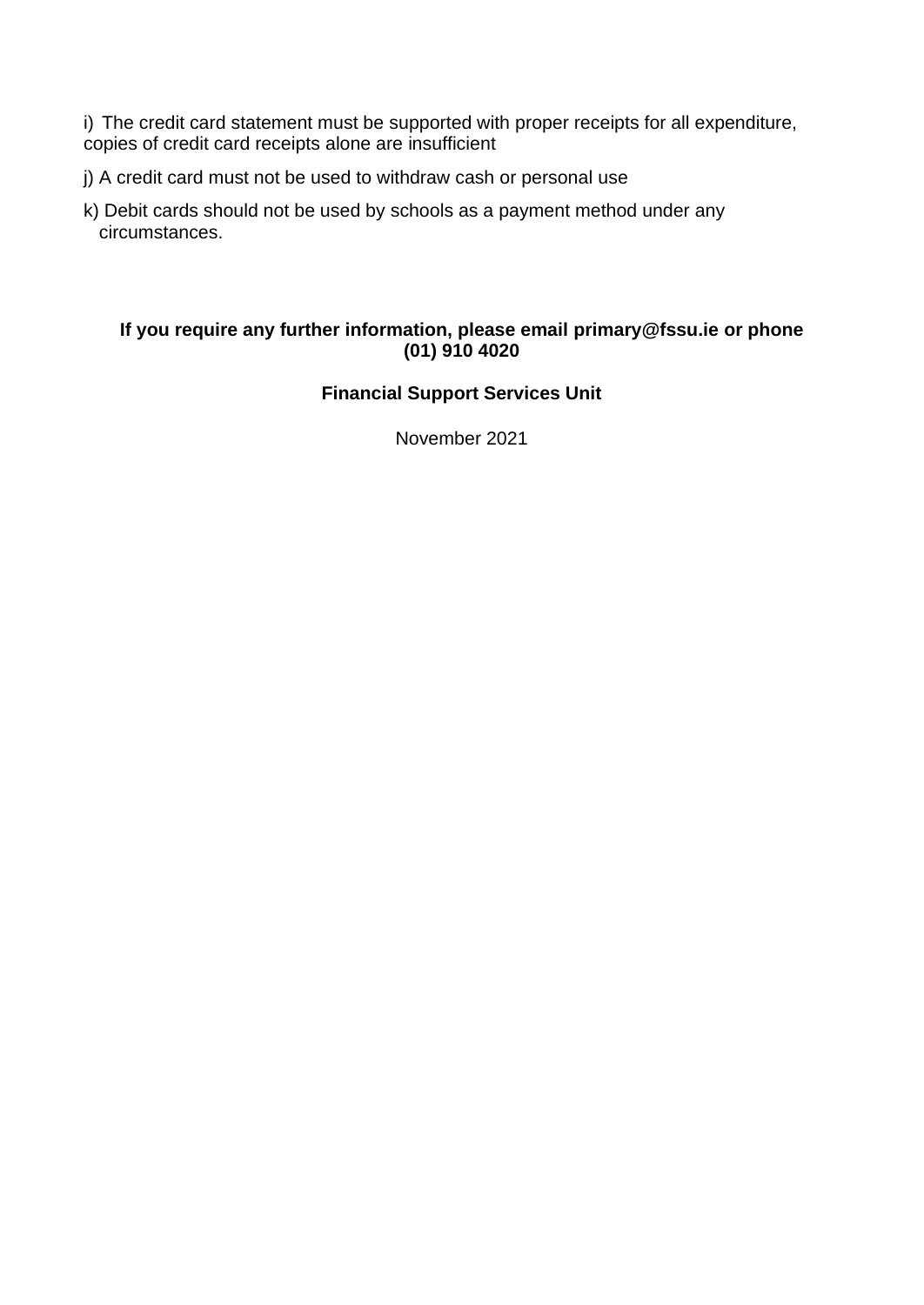# **Appendix A**

# **School headed paper**

# **Application form for the use of a credit card by a school**

| School name: New York Changes and School name:                                                                                                                                                                                 |  |
|--------------------------------------------------------------------------------------------------------------------------------------------------------------------------------------------------------------------------------|--|
|                                                                                                                                                                                                                                |  |
|                                                                                                                                                                                                                                |  |
|                                                                                                                                                                                                                                |  |
|                                                                                                                                                                                                                                |  |
|                                                                                                                                                                                                                                |  |
| of trustee/patron body) to apply to the financial institution (enter name of bank) for a credit card to be                                                                                                                     |  |
| used by the school.                                                                                                                                                                                                            |  |
|                                                                                                                                                                                                                                |  |
|                                                                                                                                                                                                                                |  |
| Chairperson of the board of management                                                                                                                                                                                         |  |
|                                                                                                                                                                                                                                |  |
|                                                                                                                                                                                                                                |  |
|                                                                                                                                                                                                                                |  |
| For patron/trustee:                                                                                                                                                                                                            |  |
|                                                                                                                                                                                                                                |  |
| Approval for application for a credit card has been approved. Compliance with the provisions of FSSU                                                                                                                           |  |
| Guideline P10 - 2021/2022 is mandatory.                                                                                                                                                                                        |  |
|                                                                                                                                                                                                                                |  |
| Signed: The Commission of the Commission of the Commission of the Commission of the Commission of the Commission of the Commission of the Commission of the Commission of the Commission of the Commission of the Commission o |  |

Date:

*(If approval is given by the patron/trustee/Department of Education for a school credit card, this application form should be signed and returned to the school)*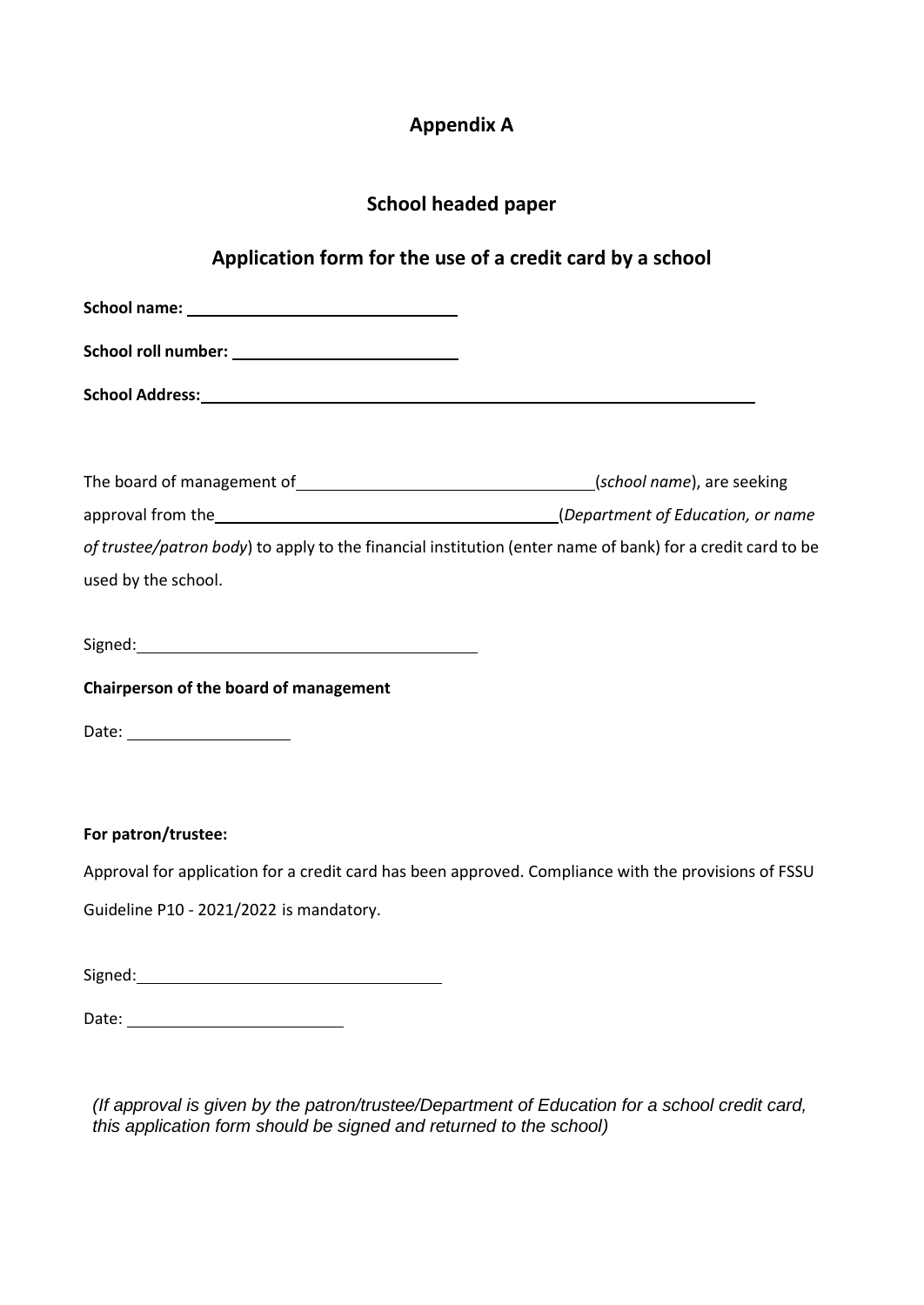

# **Treoir Airgeadais P10 - 2021/2022**

### **Iarratas ar Chárta Creidmheasa Scoile agus Úsáid a Bhaint as**

### **Réamhrá**

Is é atá i gcárta creidmheasa ná cárta a eisíonn banc/cuideachta airgeadais le húsáideoir, lena gcuirtear ar chumas an úsáideora sin rudaí a cheannach láithreach, suas le teorainn réamhshocraithe, agus íoc astu ag dáta níos déanaí. Ós rud é gur cineál fiachais atá i gcárta creidmheasa, is gá cead roimh ré a fháil ó phátrún an bhoird sula mbaintear feidhm as cárta creidmheasa scoile. Ba chóir an foirm iarratais atá ceangailte in Aguisín A a bheith líonta agus curtha ar agaidh go dtí Patrún an Bórd Bainistíochta

### **Rialuithe maidir le cárta creidmheasa scoile a úsáid**

a) Ní mór don scoil cead a fháil ón mbord bainistíochta roimh ré le cárta creidmheasa a úsáid. Ba chóir an cead sin a lua i miontuairiscí an chruinnithe den bhord

b) Ní mór don bhord bainistíochta cead a fháil ón bpátrún le cead a thabhairt don scoil cárta creidmheasa a úsáid. Níor chóir iarratas ar chárta creidmheasa scoile a chur chuig banc go dtí go mbeidh cead i scríbhinn faighte ón bpátrún

c) Ba chóir don bhord bainistíochta polasaí maidir le cártaí creidmheasa a fhorbairt agus a ghlacadh. Ba chóir go leagfaí amach sa pholasaí an teorainn, na prionsabail, na téarmaí agus coinníollacha agus na nósanna imeachta lena rialófar eisiúint, úsáid, riar agus coinneáil an chárta creidmheasa scoile – tá teimpléad de pholasaí iniata leis seo mar aguisín

d) Níor chóir cárta creidmheasa scoile a bheith ag aon duine ó lá go lá seachas an Príomhoide

e) Is é an Príomhoide a bheidh freagrach i gcónaí as úsáid chuí an chárta creidmheasa i gcomhréir leis an bpolasaí arna chomhaontú ag an mbord

f) Beidh an Príomhoide freagrach as an gcárta a choimeád slán agus as slándáil na faisnéise a bhaineann leis an gcárta

g) Ba chóir go gcomhaontódh an bord bainistíochta teorainn an chárta creidmheasa agus ní ceadmhach an teorainn sin a shárú

h) Ní ceadmhach an cárta a úsáid ach chun críocha bona fide na scoile i gcás nach féidir costas áirithe a chlúdach trí na córais agus trí na seirbhísí airgeadais atá ag an scoil cheanaféin. Tá íocaíocht le cárta creidmheasa faoi réir na rialacha céanna is atá íocaíocht le seic nó ríomhíocaíocht (i.e. ní mór beirt cheadaitheoirí a bheith ann agus iad ceadaithe ag an mbord agus luaite ar an sainordú bainc)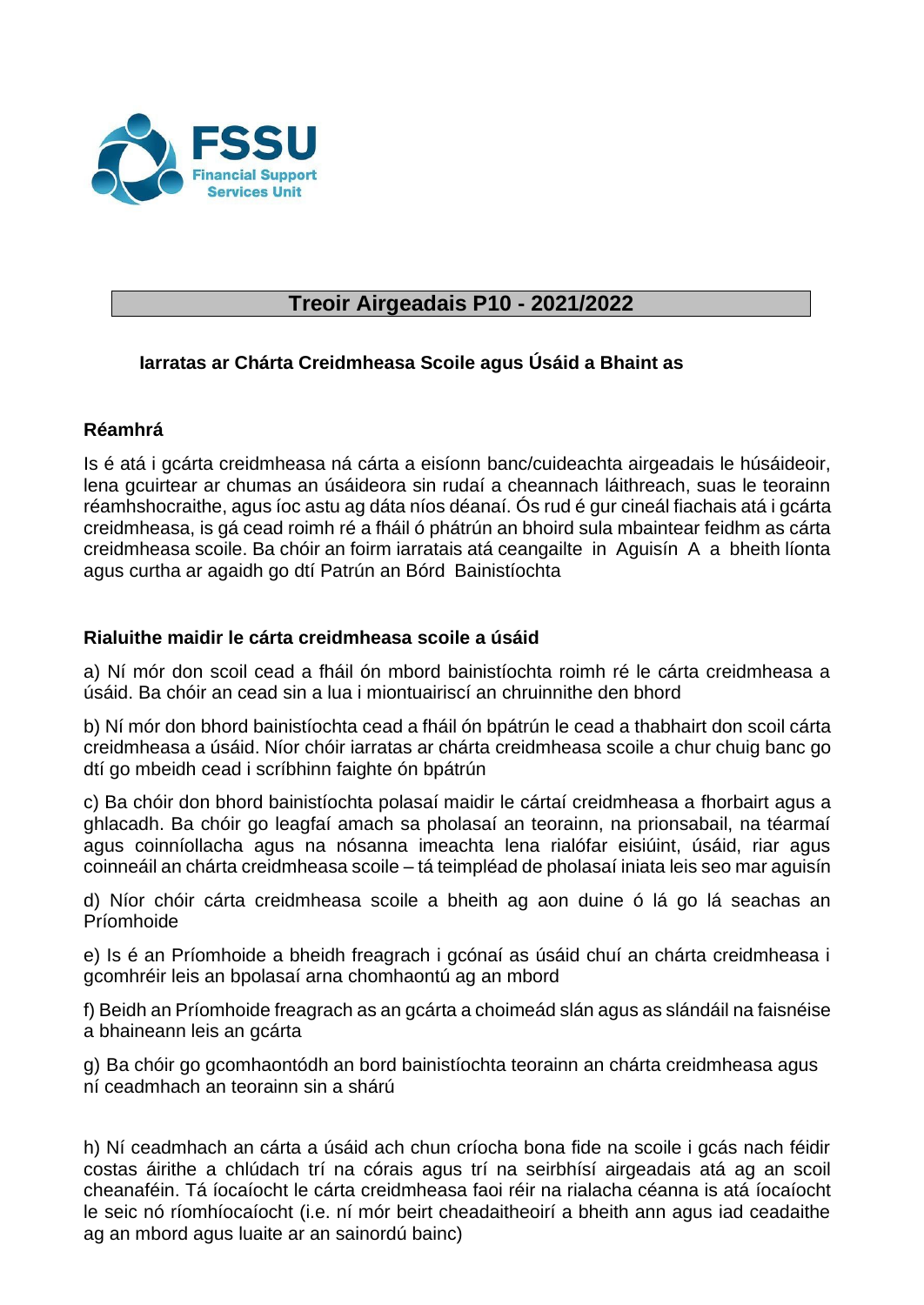Chomh luath is a fhaightear an ráiteas míosúil maidir leis an gcárta creidmheasa, ba chóir na sonraisc/admhálacha lena mbaineann a cheangal leis an ráiteas. Ba chóir don gcisteoir agus do chathaoirleach an bhoird bainistíochta an ráiteas míosúil maidir leis an gcárta creidmheasa a shíniú sula ndéanfar íocaíocht leis an mbanc

i) Ní mór admhálacha cearta a chur ar fáil le tacú leis an gcaiteachas uile a luaitear ar an ráiteas maidir leis an gcárta creidmheasa; ní leor cóipeanna d'admhálacha cárta creidmheasa leo féin

j) Ní ceadmhach cárta creidmheasa a úsáid chun airgead tirim a thógáil amach ná chun críocha pearsanta

k) Níor cheart do scoileanna úsáid a bhaint as cártaí dochair mar mhodh íocaíochta in aon chás toisc nach n-éilítear beirt cheadaitheoirí leo agus nach bhfuil siad i gcomhréir leis na riachtanais íocaíochta do scoileanna dá bhrí sin.

#### **Má bhíonn aon fhaisnéis bhreise uait, ná bíodh drogall ort ríomhphost a chur chui[g](mailto:primary@fssu.ie) [primary@fssu.ie n](mailto:primary@fssu.ie)ó glao a chur ar (01) 910 4020**

### **An tAonad um Sheirbhísí Tacaíochta Airgeadais (FSSU)**

Samhain 2021